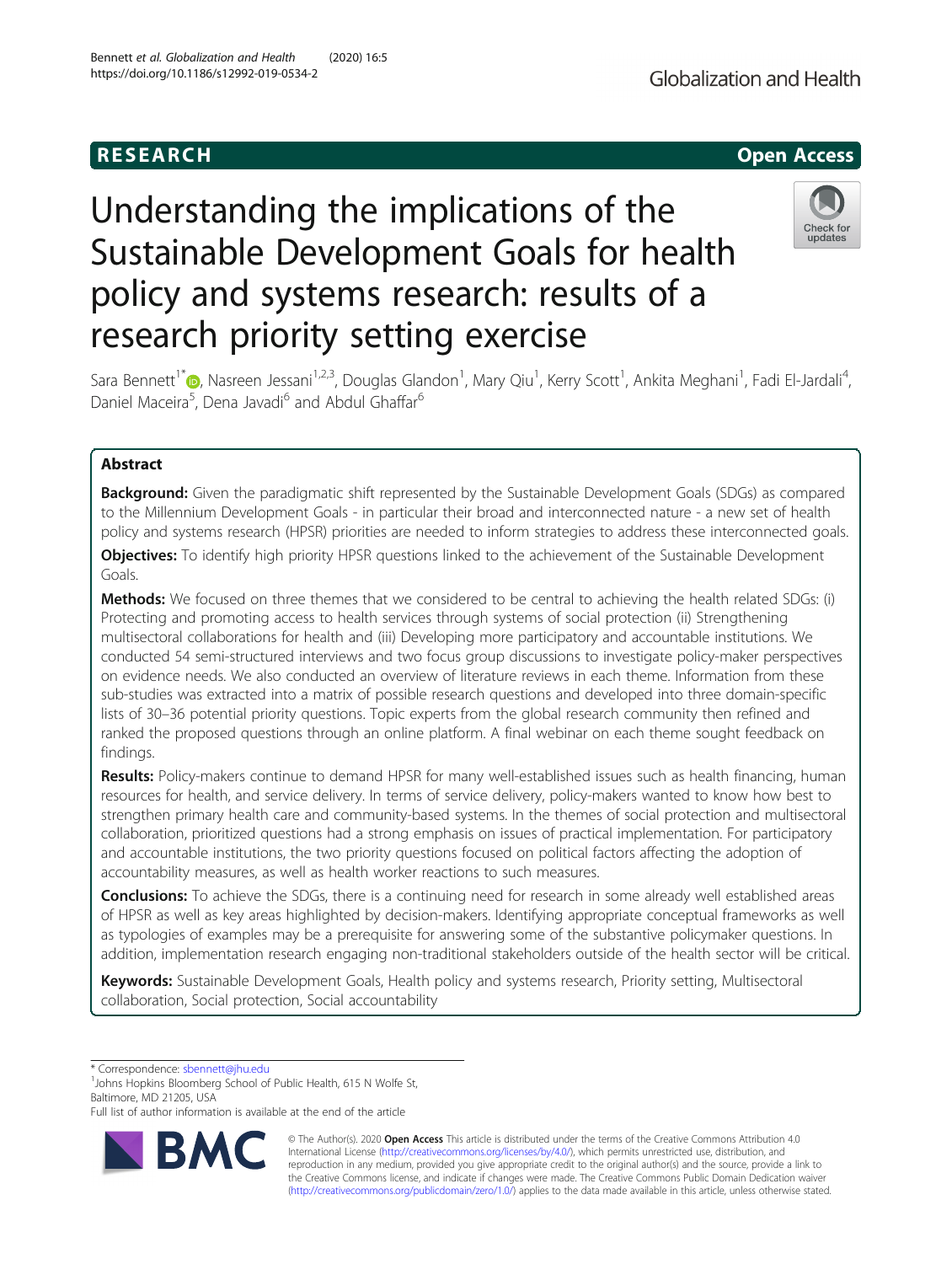#### Bennett et al. Globalization and Health (2020) 16:5 Page 2 of 13

#### Background

## Evolution from the Millennium Development Goals to the Sustainable Development Goals

The adoption of the Sustainable Development Goals (SDGs) in 2016 by the global community marked a radical shift in direction from the previous Millennium Development Goals (MDGs) [\[1](#page-11-0)]. While the MDGs reflected an economical list of relatively narrow targets that addressed low and middle income countries (LMICs) alone, the SDGs are more numerous and reflect a more holistic understanding of the nature of sustainable development and its interactions with human health, environmental protection and social justice [[2](#page-11-0)]. While in many respects the MDGs were highly successful in driving international and national investments, and the world's focus upon the identified goals, they had also been criticized for being insufficiently inclusive in their process of development (in particular in terms of including representatives from the most affected contexts), providing insufficient justification for why they focused on the issues that they did, and for neglecting environmental issues [[3](#page-11-0)]. The SDGs sought to address these criticisms. They were negotiated in a far more consultative fashion using 13 rounds of discussion within the Open Working Group, they clearly address environmental issues, and they are much broader in terms of the targets identified.

For the MDGs, the World Health Organization (WHO) established an international task force to identify health systems research priorities [\[4](#page-11-0)]. The Task Force employed an interpretive approach, relying largely on the views of its members to identify a number of broad priority topics including for example: human resources for health at the district level and below; drugs and diagnostic policies; governance and accountability. Since the work of the Task Force, there have been several further efforts, supported by the Alliance for Health Policy and Systems Research, based at the WHO, to engage policy and decision-makers so as to define global priorities for specific domains of health policy and systems research (HPSR) including health financing  $[5]$ , human resources for health  $[6]$  $[6]$  $[6]$ , access to medicines [[7\]](#page-11-0) and the private health sector [[8](#page-11-0)]. These exercises have drawn upon policy-maker consultations and overviews of research reviews to identify relevant research questions across the various sources. These research questions have then undergone a priority ranking process by researchers, thus providing considerably greater specificity than the broad domains identified by the Task Force.

## Health policy and systems research and the link to the SDGs

HPSR is an applied field, oriented around solving realworld problems, where the value of research findings is inextricably linked to their relevance to policy and decision-making. Accordingly, research priority setting processes which engage policy- and decision-makers in identifying the key challenges that they face in order to frame and prioritize research questions are helpful in ensuring that scarce research funding is used most efficiently [\[9](#page-11-0)].

The wide-ranging and interconnected nature of the SDGs may make it challenging to identify how best to act from any one sectoral (education, agriculture, health, environmental sustainability, etc.) perspective. However, this same quality of the SDGs also presents an opportunity for creative and innovative approaches, including for those working in or with the health sector. Goal 3 on health encompasses a large number of disease or condition-specific areas (maternal and child health, infectious diseases, non-communicable diseases, injuries, substance-abuse, road traffic accidents) as well as crosscutting or systems-related issues including universal health coverage, health financing, human resources for health and disease surveillance. The combination of targets under Goal 3 mean that a narrow focus upon a handful of specific health conditions and the systems needs related to them is no longer a viable health systems strengthening strategy, instead we need to consider how different approaches to health systems strengthening may intersect with multiple different health conditions. Moreover, the non-health goals have many points of connection with health, for example Goal 1 on Ending Poverty includes targets that concern the development of social protection systems and access to basic services; Goal 10 on inequalities addresses empowerment, including for disabled people; Goals 6 and 11 both address aspects of providing clean water, effective sanitation and waste management. The last two, cross-cutting goals on Peace, Justice and Strong Institutions (Goal 16) and Partnerships for the Goals (Goal 17) have implications for health systems given their focus on, among other things, developing effective, accountable and transparent institutions; ensuring responsive, inclusive, participatory and representative decision-making; ensuring public access to information; and capacity building.

Given the paradigmatic shift represented by the SDGs, a new set of HPSR priorities were needed to inform the unique thinking required to address these interconnected goals.

## The need for HPSR priority setting in the SDG era

While other authors had written about the need for research linked to the SDGs [\[10](#page-11-0)–[13](#page-12-0)], there had been no other systematic effort to identify health research priorities linked to the goals. A preliminary literature review through searches in PubMed and Google Scholar that combined terms related to (i) the Sustainable Development Goals (ii) health or health systems and (iii)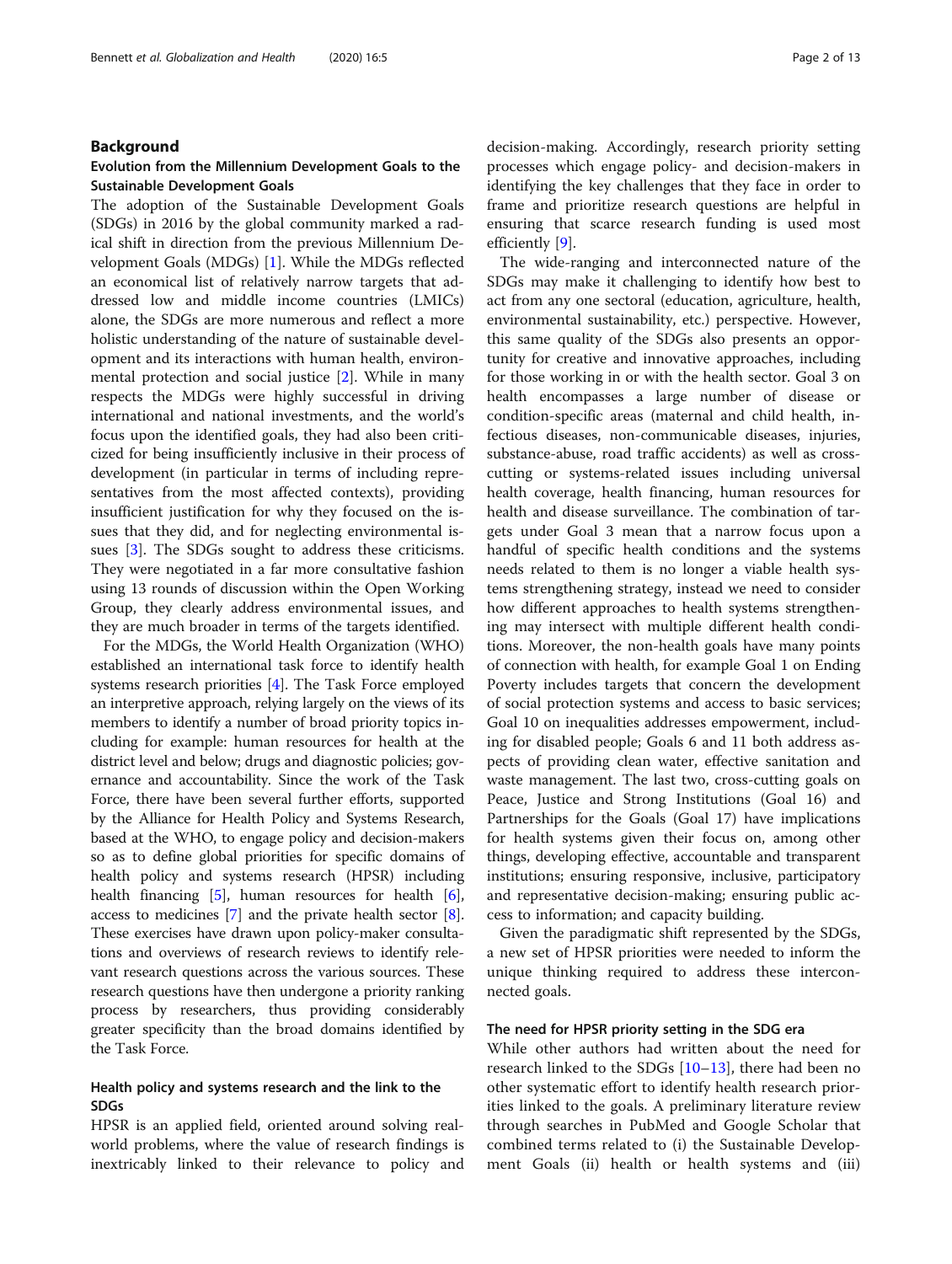research, yielded 28 papers. Most  $(n = 14)$  of the papers were commentaries and editorials expressing the views of the authors and frequently seeking to raise the profile of a particular issue (cardiovascular health, eye health, violence against women, health research in Africa) within the context of the SDGs. A further set of more analytical papers  $(n = 11)$  either reviewed the literature around particular topics related to the SDGs (such as strategies for scaling up early childhood development, or universal health coverage and the SDGs) or analyzed the SDGs themselves. There were just a handful of empirical papers, often quite loosely linked to the SDGs, even if their titles suggested otherwise. Of the 28 papers identified, Universal Health Coverage (UHC) was a central theme of many [[14](#page-12-0)–[20\]](#page-12-0). Additional papers addressed non-communicable diseases (NCDs) which had been entirely absent in the MDGs [\[12](#page-12-0), [21](#page-12-0)– [24\]](#page-12-0), achieving political priority as a precursor for domestic funding [[10,](#page-11-0) [15,](#page-12-0) [24,](#page-12-0) [25\]](#page-12-0) and engagement with private sector actors to address inappropriate marketing of harmful products and/or access to life saving drugs and technologies [[24](#page-12-0), [26](#page-12-0), [27](#page-12-0)]. Overall, we concluded, that there had been little rigorous research or analysis exploring HPSR needs associated with the SDGs, and further, there was not a coherent approach or shared understanding of the likely implications of the SDGs for HPSR.

Given the breadth and complexity of the SDGs already described, establishing an appropriate starting point for a research priority setting exercise was not straightforward. While many have suggested that UHC is the preeminent target within the health goal [\[18](#page-12-0)], prior research priority setting efforts, such as those on health financing [\[5](#page-11-0)], have already substantively addressed this topic. The SDGs have also cast a spotlight on previously neglected health priorities including NCDs [\[24](#page-12-0)], road traffic injuries [\[21](#page-12-0)] and mental health [\[22](#page-12-0)], but focusing an HPSR priority setting effort around such health topics felt counterintuitive and likely unable to capture the potential paradigm shift that the SDGs represent for HPSR. That said, the research team seriously considered a focus upon understanding and addressing the health system challenges associated with NCDs, including strategies for improving continuity of care, supporting self-care within the household, and strengthening community care systems. However, we decided instead to try to identify as starting points for the research-priority setting exercise, themes that captured the spirit of the SDGs - in particular their focus upon inclusion and social justice, as well as their integrated and connected nature. Drawing upon existing literature and consultations with key stakeholders, including the Alliance HPSR, we identified three themes that distilled some of the unique and innovative attributes of the SDGs, did not overlap with previous

priority setting efforts, and offered new potential directions for HPSR. These three themes are:

## Theme 1 - protecting and promoting access to health services through systems of social protection

SDG 1 on poverty explicitly identifies the importance of systems of social protection, that is, systems that help prevent and mitigate risks related to unemployment, social exclusion, sickness, disability and old age. SDG 1 also acknowledges the critical role that systems of social protection can play in enhancing access to services. The health systems community has placed a high priority on achieving UHC. While this objective is often viewed within the relatively narrow context of the health sector, in practice, UHC can probably only be achieved in conjunction with broader systems of protection that help protect against the risk of impoverishment and facilitate access to complementary social services. Within this domain, we were interested in exploring what kind of research on systems of social protection could help inform the target of achieving UHC.

## Theme 2 - strengthening multisectoral collaborations for health

Many of the non-health goals acknowledge health aspects within their targets, reflecting growing appreciation of the importance of factors such as urban environment, early childhood education, patterns of food consumption, and changes in the environment and climate on human health. Multisectoral collaboration involves purposeful engagement with actors beyond the health sector to address complex challenges that may undermine health and well-being. While there is growing recognition of the importance of multisectoral collaboration [[28,](#page-12-0) [29](#page-12-0)], to date it has not been a substantive area for research within HPSR. We were interested in what kind of research could inform the development and implementation of effective multisectoral collaborations for health.

## Theme 3 - developing more participatory and accountable institutions for health

This theme builds directly upon SDG 16 (Promote just, peaceful and inclusive societies), but also reflects a growing interest within health systems [\[30](#page-12-0), [31\]](#page-12-0). The theme encompasses alternative strategies for strengthening civic engagement and local accountability within health systems to promote transparency, inclusiveness and participation. This theme is also linked to efforts to create more people-centered health systems, meaning health systems that respond holistically to people's and communities' needs [\[32](#page-12-0)].

Alternative themes that were considered included (i) how to establish greater political priority for health-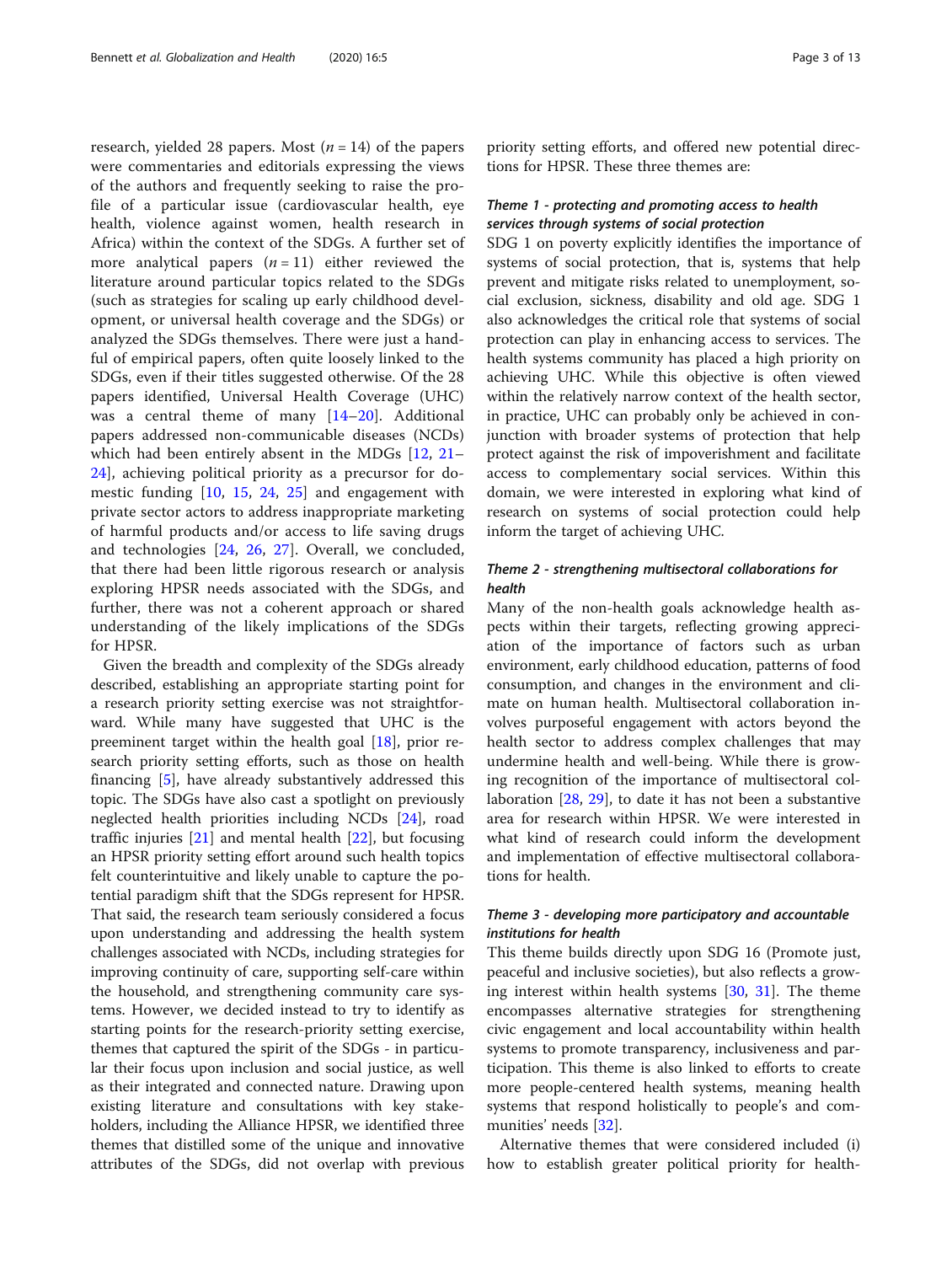related SDGs including domestic financing for health, as well as relatively newer services such as early childhood development, that has received considerable attention in the literature  $[10, 15, 33]$  $[10, 15, 33]$  $[10, 15, 33]$  $[10, 15, 33]$  $[10, 15, 33]$  $[10, 15, 33]$  $[10, 15, 33]$ , and (ii) issues around engaging private sector actors to address some of the commercial drivers of ill health [\[24](#page-12-0), [26](#page-12-0), [27\]](#page-12-0). Ultimately, however, the research team concluded that the three themes presented above better captured the breadth of HPSR concerns. The theme-specific findings of this research have already been published elsewhere [[34](#page-12-0)–[36](#page-12-0)] with considerably more detail than this paper provides. This paper seeks to synthesize the findings across all three themes, so as to reflect more broadly on new directions for HPSR in light of the SDGs.

## Methods

Many of the research priority setting approaches commonly used in health, such as the Child Health and Nutrition Research Initiative [\[37\]](#page-12-0) and the Combined Approach Matrix [[38](#page-12-0)] are rooted in quantitative algorithms that consider the burden of disease and the extent to which different types of research may address or avert the burden of disease. Such approaches are typically unsuitable for HPSR as there is too great an uncertainty about the complex pathways through which systems strengthening might affect health outcomes, and the magnitude of effects from these interventions. We therefore drew upon a predominantly interpretive approach supported by the Alliance previously in its research priority setting work [\[9\]](#page-11-0). The approach is grounded in (i) consultations with policy makers (ii) reviews of the existing literature and (iii) ranking processes or workshops.

The study was a multi-stage participatory process that included an overview of literature reviews in each of the three thematic areas, consultations with policy-makers from around the world, extraction and synthesis of research questions from the two previous sources, and a global digital exercise that initially focused on refining the proposed questions and secondly, ranking them. Preliminary results were shared through open webinars.

While a global exercise of this nature was not meant to drive national and sub-national research priorities, it was anticipated that this study would, at the very least, inform research at these levels.

## Overview of literature reviews

For each of the three themes the research team worked with an informationist to develop a search strategy for PubMed that was adapted for Embase, Scopus, PAIS International, Social Science Abstracts, PsycINFO, WHO Global Health Regional Indexes, and Ovid's Global Health database. These searches sought to identify all existing academic review articles on the three topics. We decided to focus only on reviews – rather than reviewing original research articles -- to rapidly and pragmatically map the existing research landscape. Furthermore, review articles enabled us to hone in on research gaps as articulated by the authors of the review articles, as they had already assessed the scope of primary research and synthesized the state of evidence.

Table 1 shows the number of papers identified in the initial searches. To make the analysis more manageable, the research team decided to focus on reviews alone: both systematic and non-systematic reviews were included. In the case of multisectoral collaboration for health, multiple reviews included discussion of multisectoral collaboration (for example as part of reviews on NCDs, or nutrition), but did not have this as their primary focus. These reviews were excluded.

Reviewers extracted meta-data from the article (e.g. authors, date, title) as well as the questions addressed by the review, a description of interventions, findings from the review, country focus, conceptual contributions, and knowledge gaps or research questions. The data extracted varied slightly depending on the nature of the theme being considered. Extracted data were stored in a Microsoft Excel file.

#### Policy-maker consultations

We sought to identify senior health policy-makers (typically Directors and Deputy Directors, but including some Secretaries, Assistant Secretaries and Special Advisors) from a diverse group of LMICs, as well as a small number of international organization officials, to act as informants for this study. We started out by seeking to take advantage of two major global conferences, Health Systems Global 2016 (Vancouver, Canada), and the Prince Mahidol Awards Conference 2017 (Bangkok, Thailand), as venues where it would be possible to

|  |  |  |  | <b>Table 1</b> Data on overview of reviews conducted |
|--|--|--|--|------------------------------------------------------|
|--|--|--|--|------------------------------------------------------|

|                                                         | Social Protection             | Multisectoral collaboration   | Participatory and Accountable<br>institutions |
|---------------------------------------------------------|-------------------------------|-------------------------------|-----------------------------------------------|
| Dates included in review                                | January 2000 to<br>March 2017 | January 2000 to<br>March 2017 | All literature up to 1 December 2016          |
| Number of articles identified (excluding<br>duplicates) | 6211                          | 13.245                        | 2139                                          |
| Number of reviews included                              | 34                            | 38                            | 34                                            |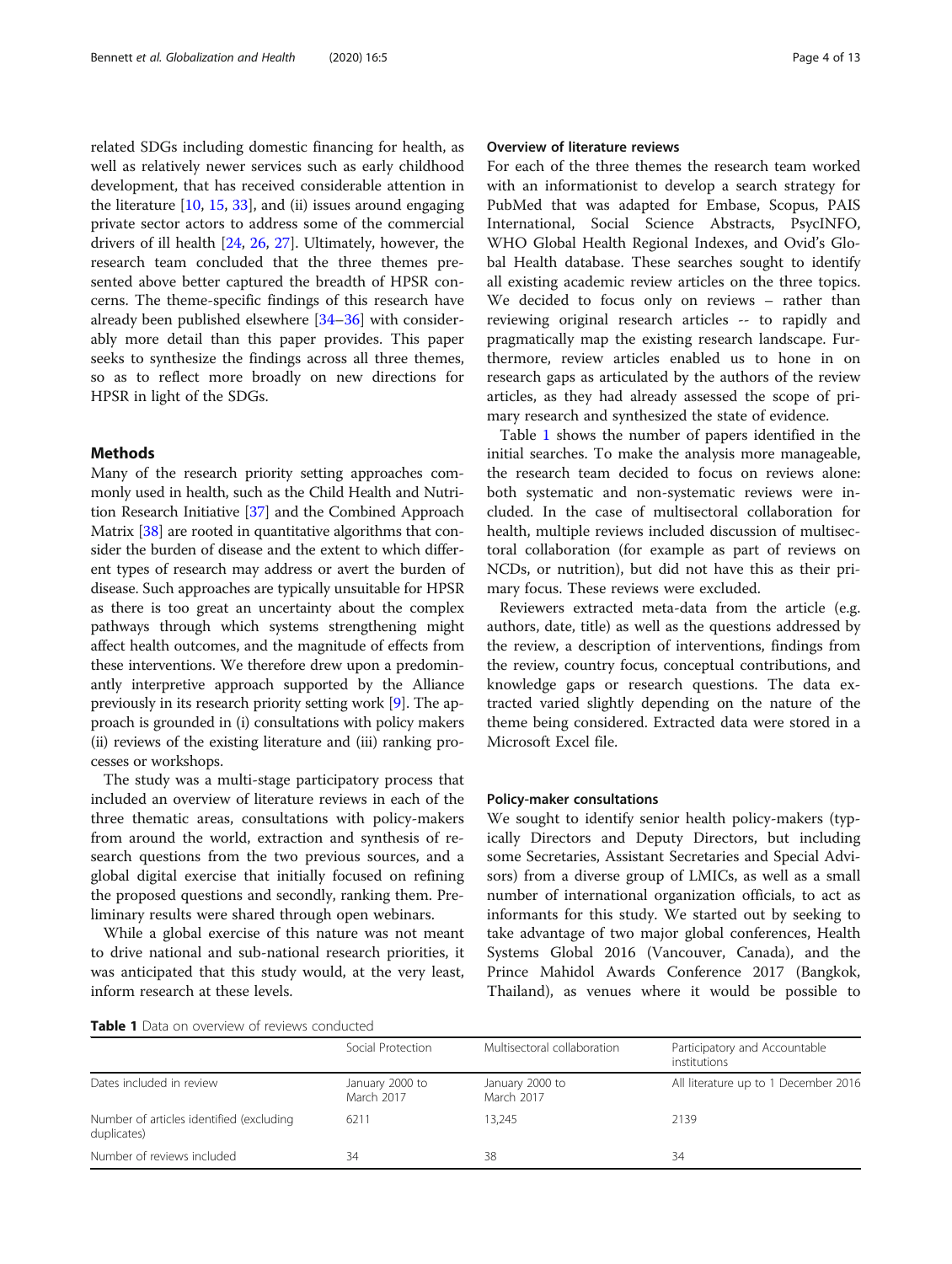identify a diverse range of policy makers. The research team secured participant lists from both these meetings in advance of the meetings, and subsequently sent a total of 49 invitation letters to policy makers, both from the health sector and beyond. The study yielded 27 interviews across these two venues. Analysis of the distribution of respondents suggested that two regions in particular, Latin America and the Middle East, were not well covered and the study team sought collaborators (DM and FEJ) to enlarge the number of interviews in these regions, as well as supplementing the interviews already conducted with additional interviews in South Africa, India, and with international agency officials by phone and skype. In the Middle East, focus group discussions with small groups of policy makers were determined to be most efficient. We recognized that this method of sampling would not enable country-level saturation or cross-country comparisons, but believed that it would provide perspectives from a diverse group of key informants.

Before discussing the three themes, interviews began with an open-ended discussion of policymakers' perceptions of health systems challenges in meeting the SDGs in their context, and policy changes being considered to mitigate these challenges. This was then followed by theme specific exploration that did not directly ask policy-makers for research priorities but rather asked about the kind of changes in policy and practice that they envisaged making in their country in response to the SDGs, and their related evidence needs. During analysis, we reframed policymaker comments on challenges and evidence needs as research questions.

With the permission of the respondent, interviews were recorded. Interviewers made extensive notes during and directly after the interview, referring to recordings where necessary. Responses in Arabic, French or Spanish were translated into English for analysis. A framework analysis approach [\[39](#page-12-0)] was employed: based upon notes and recordings, key findings concerning policy-maker views on the challenges to achieving the SDGs, likely policy changes required and potential evidence needs were extracted into a matrix for each of the three themes, as well as for the SDGs as a whole.

#### Identification of research questions

All research questions and knowledge gaps from the overview of reviews were separated by theme and extracted into distinct Excel spreadsheets. Matrices from the policy-maker interviews were reviewed and where necessary, evidence needs were rephrased as research questions and inserted into theme-relevant spreadsheets. Through a systematic and iterative process of grouping and matching similar research questions, we transitioned from a large number of initial questions (ranging from 94 questions for Social Protection to 283 questions for Multisectoral Collaboration) to 30–36 distinct questions for each of the three themes. We targeted approximately 30 questions for each theme as, given the likely number of researchers participating in the online ranking exercise, this was thought to be an appropriate number to give reliable rankings.

The process of converting the problems and challenges identified by policy-makers into research questions was not an exact science, but relied considerably on the research team's interpretation. Table [2](#page-5-0) uses two examples to illustrate how policy-maker statements were combined with questions from reviews to result in overarching research questions.

## Online priority setting process

Geographically and disciplinarily diverse researchers, with interests and prior experience in HPSR in LMICs, were identified through personal connections, the overview of literature reviews, and an open call for participants via email and Twitter. For each theme, we invited 50–70 health policy and systems researchers to participate, and 30–32 actually did so (Table [3](#page-5-0)). All participants were provided with a summary report on the overview of reviews, as well as with an Excel spreadsheet that showed how the proposed research questions had been synthesized from the reviews and policy-maker interviews. In their ranking, participants were asked to focus on the potential benefits or impact of research, but to also consider the tractability of the research question, and the extent to which answering it would benefit poor and marginalized communities.

Participation was online, using a platform called Codigital  $[42]$  $[42]$ . In the first round, participants refined the proposed research questions and voted on each other's suggested edits. The study team then reviewed and incorporated proposed changes where appropriate, in some instances rejecting changes when it was felt that the fundamental nature of the question was being altered. In the second round, participants were presented with the revised questions in a series of pairwise, comparisons and asked to identify the higher priority question of the two. At the end of this process the final list of ranked questions was shared with participants in each of the three themes, and they were asked to provide feedback on the process and results.

## Webinars

We shared the results from all three themes through webinars hosted by the AHPSR and open to all those interested globally, including those who had participated in the online ranking exercise. The study team provided insight and background to the study method and results and invited policy makers to serve as discussants. The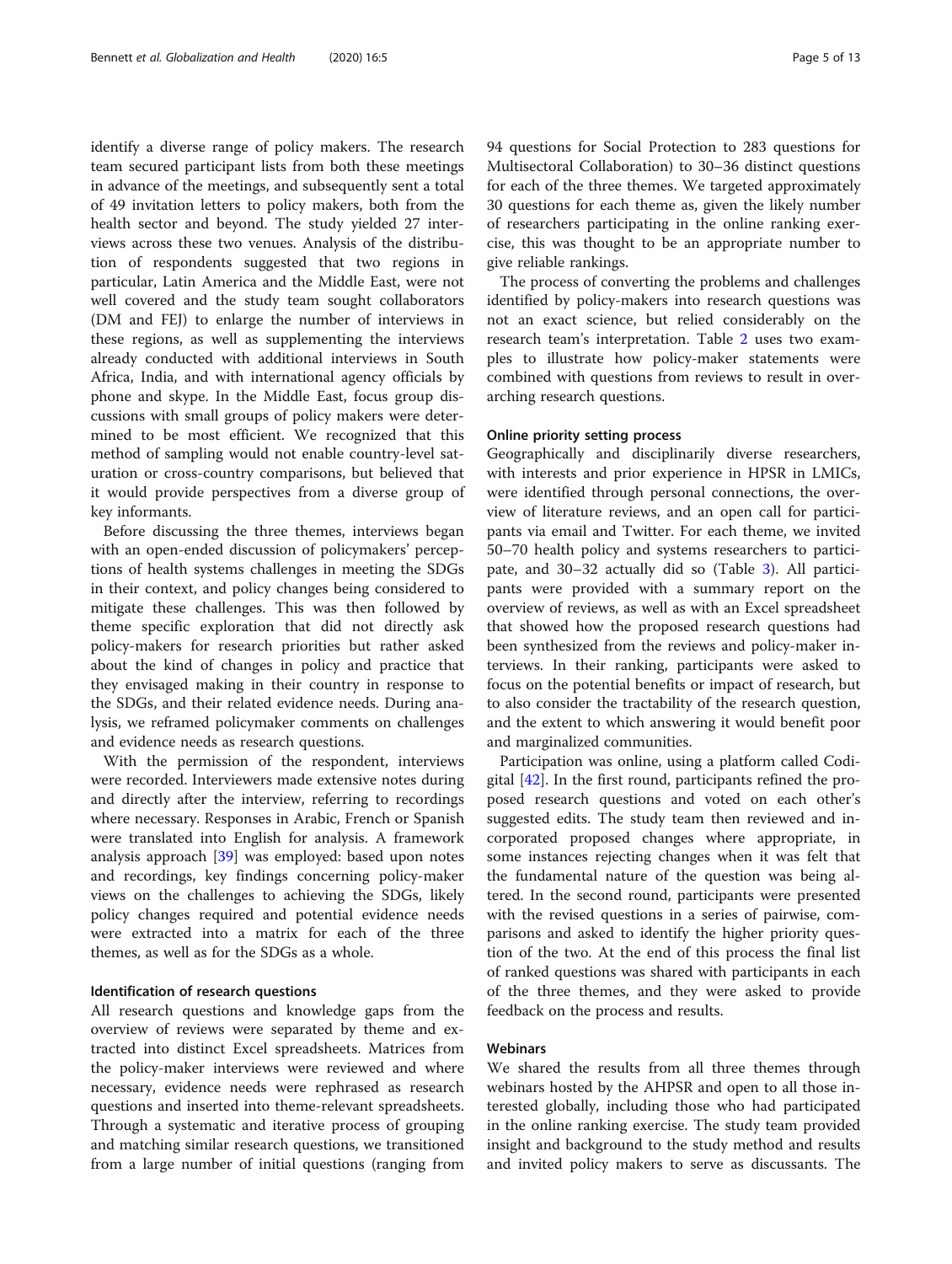<span id="page-5-0"></span>Table 2 Illustrative questions for the Social Protection theme showing how research questions from reviews and policy maker interviews were aligned

| Final research question used in online<br>priority setting process                                                                              | Research questions identified in reviews                                                                                                                                                                                              | Policy-makers concerns                                                                                                                                                                                                                                                                                                                                                                                                                                                                                                                                                                                                            |
|-------------------------------------------------------------------------------------------------------------------------------------------------|---------------------------------------------------------------------------------------------------------------------------------------------------------------------------------------------------------------------------------------|-----------------------------------------------------------------------------------------------------------------------------------------------------------------------------------------------------------------------------------------------------------------------------------------------------------------------------------------------------------------------------------------------------------------------------------------------------------------------------------------------------------------------------------------------------------------------------------------------------------------------------------|
| How can social protection programs be<br>designed to minimize dependency and<br>promote productivity amongst beneficiaries?                     | Need more longitudinal studies that examine<br>duration of food aid and strategies for weaning<br>off food aid. Studies with longer follow-up period<br>were less likely to find significant effects of food<br>aid [40].             | SDG_IDI_SAFRICA "There's a dependency issue.<br>Need to graduate people from these grants to<br>employment. We are trying to couple these<br>grants with skills development."<br>SDG FGD Jordan "How do you incentivize<br>people to become productive once they are on<br>social protection and reduce dependency?"<br>1SDG_FGD_Jordan "Some continue to benefit<br>from aid despite getting jobs."                                                                                                                                                                                                                              |
| How effective are social protection programs<br>in conflict affected settings in improving<br>health outcomes and access to health<br>services? | Need more high quality evaluations of the effects<br>of social funds and community driven<br>development initiatives in conflict-affected set-<br>tings - including the impact of such programs on<br>access to health services [41]. | SDG IDI SOMALIA "What kind of mechanisms or<br>schemes work in fragile states? How can these<br>schemes provide protection for those who need<br>it? What scheme is more relevant to Somalia<br>now?"<br>SDG_IDI_Liberia "Liberia is developing health for<br>all scheme, with emphasis on vulnerable<br>populations such as children, ebola survivors.<br>There is a triple burden of war, ebola, other<br>diseases. Social cash transfers would be very<br>helpful. Major challenge is designing it and<br>having a transparent way of delivering it,<br>corruption is a big issue. Right now only have<br>short term schemes." |

webinars were recorded and are available online on the AHPSR website. They served as a form of member checking, to understand how both the policy and research communities perceived the priorities identified, and as an opportunity to explore in more depth the priority research questions that emerged, and what it would take to address them.

## Results

## Policy-maker views on the SDGs and evidence needs in general

A total of 54 interviews (Table [4\)](#page-6-0) and two focus group discussions (in which 10 policymakers from Bahrain and 17 from Jordan participated) were conducted. Most informants were from health sector government organizations, but some came from other institutions such as state governments, the office of the prime minister and departments of public service, the environment and planning. During the initial open-ended discussion about evidence needs for the SDGs, respondents identified current research needs in many of the domains that are

already well-established within the HPSR field. For example, 15 policymakers, from diverse regions, spontaneously talked about the health financing challenges that they faced and evidence needs in this regard, 12 discussed human resources for health and 8 talked about the private health care sector. In terms of health financing, the primary concerns expressed were about how to expand health coverage and/or encourage greater enrollment in health insurance schemes. Several respondents, however, recognized ongoing low levels of government financing for health care, as well as the significant impact of financial shocks on health spending as being key challenges. On the issue of human resources for health, there were concerns about the numbers and uneven distribution of health workers, but a particular focus on poor skills within the health workforce. Seven policymakers mentioned this, and several identified a lack of managerial skills as a particular problem.

In addition to these three topics, which have been addressed by prior research priority setting processes [\[5](#page-11-0), [6,](#page-11-0) [8\]](#page-11-0), there was also substantive discussion of service

Table 3 Number of participating researchers and their contributions

|                                         | Social Protection                                           | Multisectoral collaboration | Participatory and Accountable institutions |  |  |  |
|-----------------------------------------|-------------------------------------------------------------|-----------------------------|--------------------------------------------|--|--|--|
| Number researchers invited              | 72                                                          | 72                          | 47                                         |  |  |  |
| Number who participated                 | 32                                                          | 30                          | 32                                         |  |  |  |
| Dates of online consultation            | 4 September – 27 September 2017 2 October – 22 October 2017 |                             | 14 August - 6 September 2017               |  |  |  |
| Number distinct edits                   | 207                                                         | 79                          | $8^{\circ}$                                |  |  |  |
| Number of votes cast in second<br>round | 620                                                         | 651                         | 491                                        |  |  |  |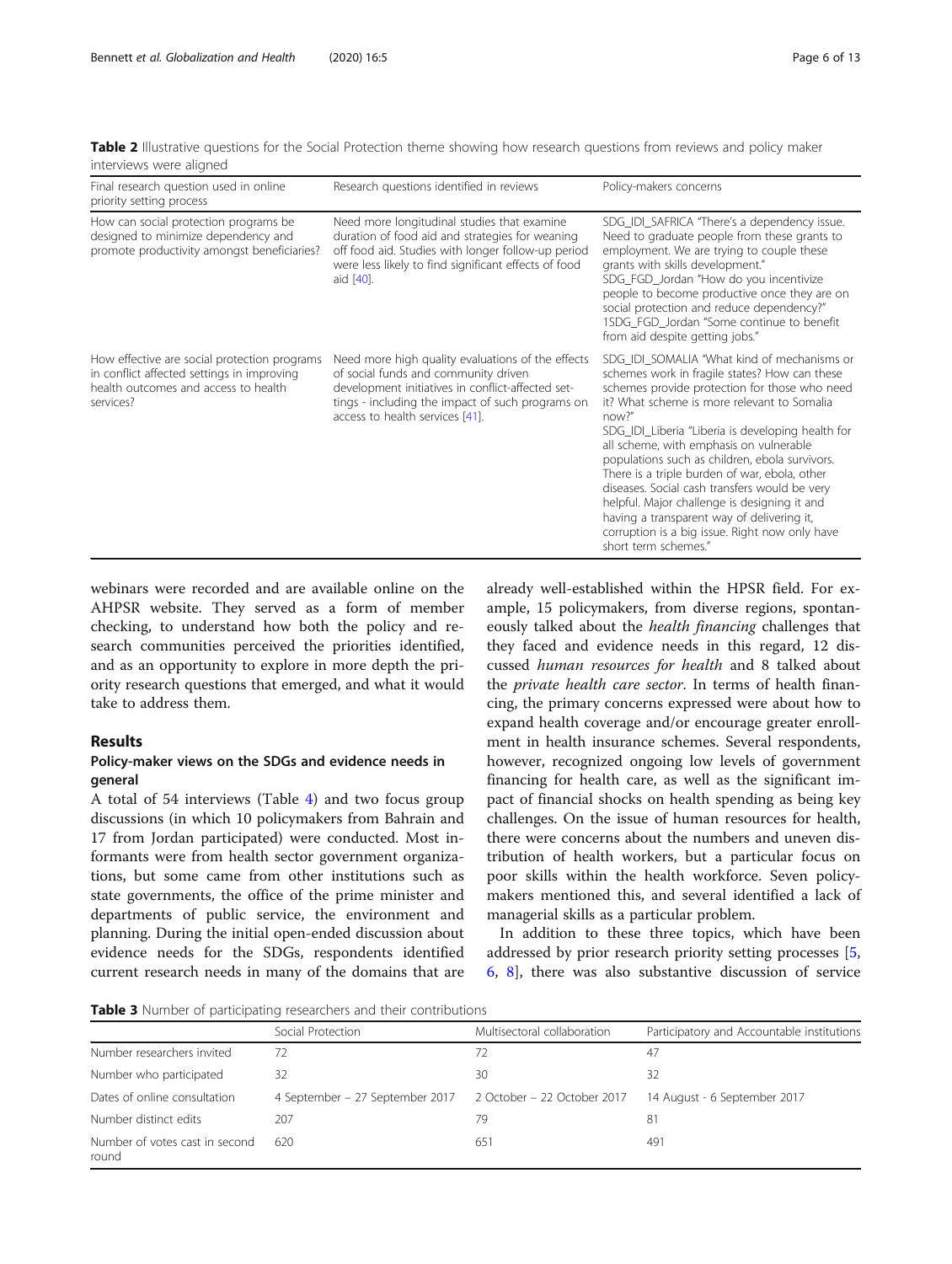<span id="page-6-0"></span>Table 4 Profile of Policy-maker respondents in In-depth Interviews by region and language of interview

| WHO Region                   | Total No. Respondents Identified & Invited | Total No. Respondents Included | Interview Language(s)   |
|------------------------------|--------------------------------------------|--------------------------------|-------------------------|
| Africa Region                | 30                                         | 12                             | English                 |
| Region of the Americas       | 14                                         | 10                             | English, Spanish        |
| South-East Region            | 18                                         | 14                             | English                 |
| European Region              |                                            | 0                              | <b>NA</b>               |
| Eastern Mediterranean Region |                                            | 4                              | English, Arabic, French |
| Western Pacific Region       | 15                                         | 8                              | English, Mandarin       |
| Multi/Bi-lateral Org/NGOs    |                                            | 6                              | English                 |

delivery questions with 10 policy-makers spontaneously raising such issues. By far the strongest focus in this topic concerned the strengthening of primary health care, and in particular a shift from a more diseaseoriented health system to one that focuses primarily on the prevention of disease. Several respondents noted that the growing burden of NCDs was accelerating this shift, and there was also interest in how best community initiatives and community outreach could be strengthened.

Of the three thematic areas addressed in this study, multisectoral collaboration was most frequently mentioned, with 32 policymakers mentioning this theme spontaneously and, of those, 15 policymakers identifying it as a priority. Broad concerns about the challenges of stimulating effective collaboration across sectors emerged; however, more specific concerns addressed whether or not other sectors adequately understood health sector needs and how their understanding could be enhanced. Other policymakers discussed the challenges of sharing data and other information across sectors. For example, one respondent observed that there is no single database which the government can use to analyse the array of different public services that households are using. Nine respondents talked about the links between equity, poverty, social protection and health, but the approach that they took and issues that they raised varied widely, for example, while two discussed the challenges to maintaining social solidarity and political support for targeting resources to the poorest, others were more concerned about potential abuse of social protection systems. Relatively few respondents (4) talked spontaneously about accountability and participation, and when they did, they tended to frame this as strengthening governance, and were particularly concerned with strengthening monitoring mechanisms and regular reporting from lower levels of the health system.

Finally, five respondents, all from low, or near low, income countries expressed concern that the MDGs had still not been met, and there was a danger that the SDGs would dilute the focus on this unfinished agenda.

## Ranked research questions within the focal themes

Table [5](#page-7-0) shows the top ten research priorities that emerged from the online ranking exercise, reported under each of the three focal themes. In both the social protection theme, and the multisectoral collaboration theme there was a strong emphasis on practical implementation questions (ranked #1 and #8 for social protection and #1, #5 and #8 for multisectoral collaboration). While such implementation-focused questions were represented in the top ten for participatory and accountable institutions, they were ranked lower (at #8 and #10). Instead, the two top priority questions for participatory and accountable institutions focused on political factors affecting the adoption of accountability measures, as well as health worker reactions to such measures.

Understanding how context affects different types of health systems interventions was important across all three themes, ranking #2 for social protection, #4 and #9 for participatory and accountable institutions, and #7 for multisectoral collaboration. Respondents reflecting on social protection concerns, seemed particularly interested in how social protection systems might help protect health and promote access to health services in conflict-affected settings.

Questions regarding the effectiveness of different interventions were included in the top ten questions across all three themes (questions #5 and #7 for social protection, #9 and #10 for multisectoral collaboration and #6 and #7 for participatory and accountable institutions), but overall, they were ranked lower than more operationally-oriented questions.

## Webinars

The webinars lasted between 1 and 1.25 hours and attracted between 75 and 150 registrants each. Participants included experienced researchers, decision makers, students as well as funders.

Policymakers attending the first webinar on *Health sys*tem social accountability research priorities for the SDG era ([https://hsgovcollab.org/en/news/webinar-iii-what-re](https://hsgovcollab.org/en/news/webinar-iii-what-research-needed-advance-accountability-health)[search-needed-advance-accountability-health](https://hsgovcollab.org/en/news/webinar-iii-what-research-needed-advance-accountability-health)) raised the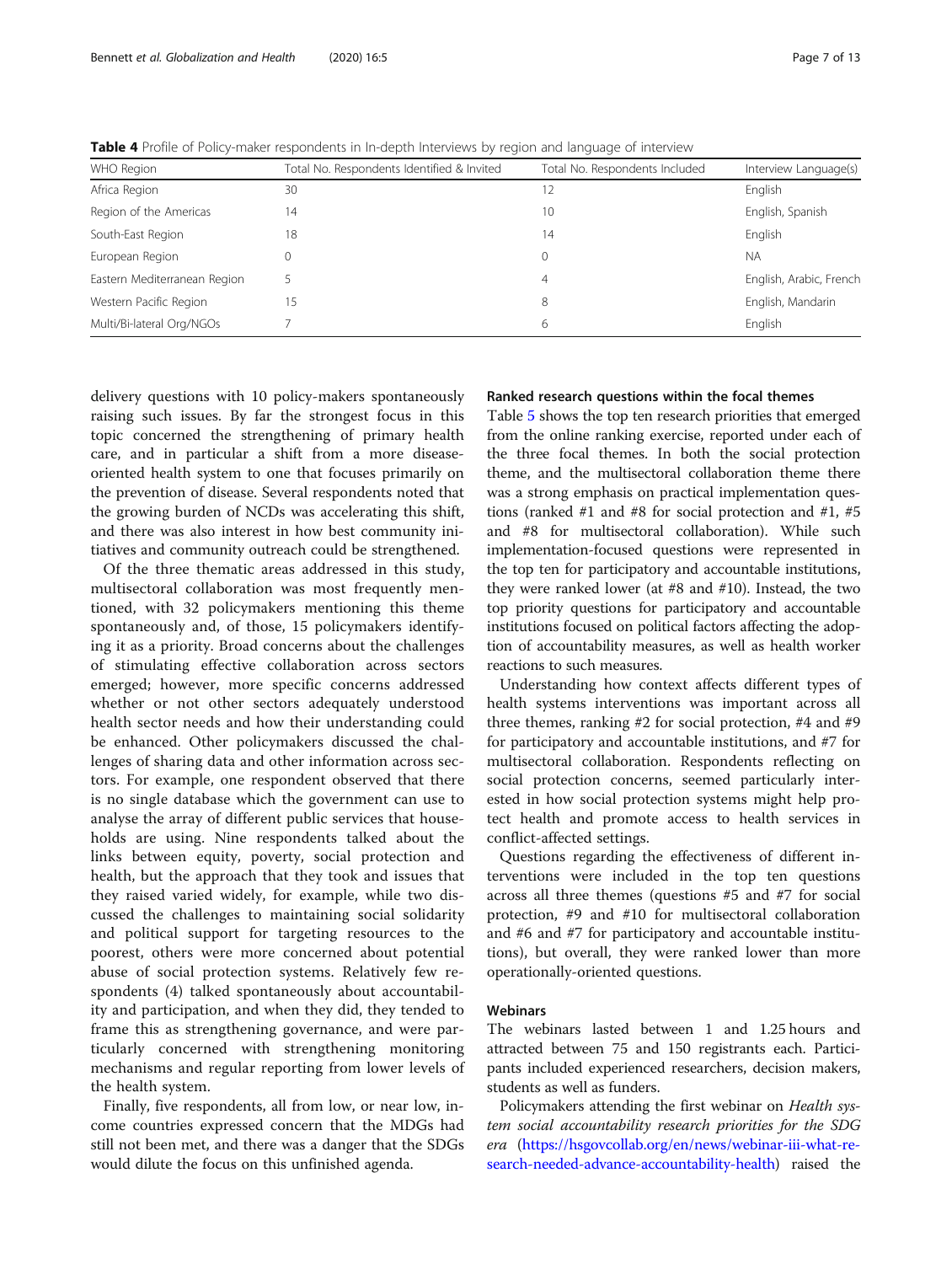## <span id="page-7-0"></span>Table 5 Top 10 Research Questions across the three Focal Themes

|                | <b>Table 3</b> TOP TO RESEARCH QUESTIONS ACTOSS THE THREE FOCAL THEITIES<br>Rank Theme 1 - Social Protection                                                                                                            | Final                       | Theme 2 - Multisectoral Collaboration                                                                                                                                                                                                                                                                                      | Final        | Theme 3 - Participatory and                                                                                                                                                                                                                                                                                                                                                                              | Final        |
|----------------|-------------------------------------------------------------------------------------------------------------------------------------------------------------------------------------------------------------------------|-----------------------------|----------------------------------------------------------------------------------------------------------------------------------------------------------------------------------------------------------------------------------------------------------------------------------------------------------------------------|--------------|----------------------------------------------------------------------------------------------------------------------------------------------------------------------------------------------------------------------------------------------------------------------------------------------------------------------------------------------------------------------------------------------------------|--------------|
| $\mathbf{1}$   | How can social protection programs<br>for health be designed, implemented,<br>and evaluated to ensure sustainability<br>and scalability in low and middle<br>income countries, including conflict<br>affected settings? | Score <sup>a</sup><br>80.5% | Which strategies and mechanisms are<br>effective in supporting the<br>implementation of multi-sectoral col-<br>laborations for health? (e.g., enabling<br>legislation, policy mandate, decentra-<br>lized control, accountability and incen-<br>tive mechanisms, dedicated resources,<br>training/skill development, etc.) | score<br>68% | accountable institutions<br>What political factors (e.g. the<br>discretionary power of health<br>providers, politicization of the health<br>system and other political factors)<br>mediate the adoption or effectiveness<br>of accountability initiatives (e.g. digital<br>technology, health committees, local<br>media or more informal citizen<br>actions)?                                           | Score<br>69% |
| 2              | What are the contextual factors that<br>influence the effectiveness of<br>conditional and unconditional cash<br>transfer schemes for health?                                                                            |                             | 71.1% What factors are necessary for<br>sustaining multi-sectoral collaborations<br>over time?                                                                                                                                                                                                                             | 63%          | What processes and incentives (e.g.<br>financial/non-financial, punitive/trust-<br>building, learning loops, peer review)<br>facilitate the acceptability of<br>accountability mechanisms among<br>frontline healthcare providers?                                                                                                                                                                       | 68%          |
| 3              | How can various social protection<br>initiatives be best integrated or<br>harmonized across sectors?                                                                                                                    | 66.7%                       | How does the use of evidence differ<br>across different sectors and how can<br>we make health evidence more<br>accessible and actionable in other<br>sectors?                                                                                                                                                              | 63%          | What reforms (e.g. decentralized<br>budgeting, performance based<br>financing) in the governance of<br>national health systems are most likely<br>to enhance provider accountability to<br>consumers and in what contexts?                                                                                                                                                                               | 68%          |
| 4              | How cost-effective are CCT programs<br>compared to supply-side interventions<br>(e.g. strengthening quality of infra-<br>structure and expanding services) in<br>improving health?                                      | 65.9%                       | What is the role of community-based<br>partnerships and initiatives in driving<br>multi-sectoral collaborations for<br>health?                                                                                                                                                                                             | 63%          | What mechanisms and contextual/<br>historical factors enable or hinder<br>various actors (MoH officials, lay and<br>professional health workers<br>themselves, clients & communities,<br>civil society, private sector, religious<br>groups providing healthcare) to<br>interact productively in order to<br>improve accountability and<br>responsiveness?                                               | 63%          |
| 5              | What are the impacts of social<br>protection programs in conflict<br>affected settings and their<br>effectiveness in improving health<br>outcomes and access to health<br>services?                                     | 63.6%                       | What types of leadership, partnership,<br>and governance structures and<br>processes are most effective for<br>multisectoral collaboration                                                                                                                                                                                 | 60%          | What conditions or factors are<br>necessary to enable accountability<br>initiatives to address issues at the<br>macro (e.g. political social, cultural and<br>economic environment), meso (e.g.<br>organizational culture, incentives), and<br>micro (e.g. individual ethics,<br>rationalizations) levels?                                                                                               | 58%          |
| 6              | What are the pathways through<br>which social protection programs<br>affect clinical and nonclinical<br>outcomes, and what are the<br>implications on program design?                                                   |                             | 61.8% What are the key challenges to<br>implementing multi-sectoral programs<br>and interventions to address health is-<br>sues (e.g., food security, NCDs, HIV/<br>AIDS)?                                                                                                                                                 | 60%          | What are the impacts (expected and<br>unexpected) of accountability<br>interventions on the health workforce?<br>(E.g. attitudes, behavior, practices,<br>morale, decision-space, service<br>provision, corruption, performance<br>etc.)                                                                                                                                                                 | 58%          |
| $\overline{7}$ | What is the impact of social<br>protection initiatives on health equity<br>outcomes and equitable access to<br>quality health care services for poor<br>and marginalized populations?                                   | 61.4%                       | How do contextual factors such as<br>institutional arrangements, governance<br>arrangements, democratic values,<br>partnership experiences affect the<br>success (or failure) of multi-sectoral<br>collaborations?                                                                                                         | 53%          | What is the impact (expected and<br>unexpected) or effectiveness of<br>transparency and accountability<br>interventions on various aspects of<br>governance and health system<br>performance (e.g. healthcare quality,<br>service utilization, human resource<br>management, corruption, participatory<br>decision-making, and citizen-state rela-<br>tionships within and beyond the<br>health sector)? | 58%          |
| 8              | How can routine information systems<br>be strengthened and used to monitor<br>and evaluate social protection systems<br>for health?                                                                                     | 57.5%                       | How can we best improve the<br>capacity of stakeholders involved in<br>multi-sectoral action for health (such<br>as health advocates, or health practi-<br>tioners), to engage in and also pro-<br>mote multi-sectoral initiatives?                                                                                        | 53%          | How can citizen monitoring and<br>evaluation be effectively integrated<br>into health system planning and<br>implementation?                                                                                                                                                                                                                                                                             | 58%          |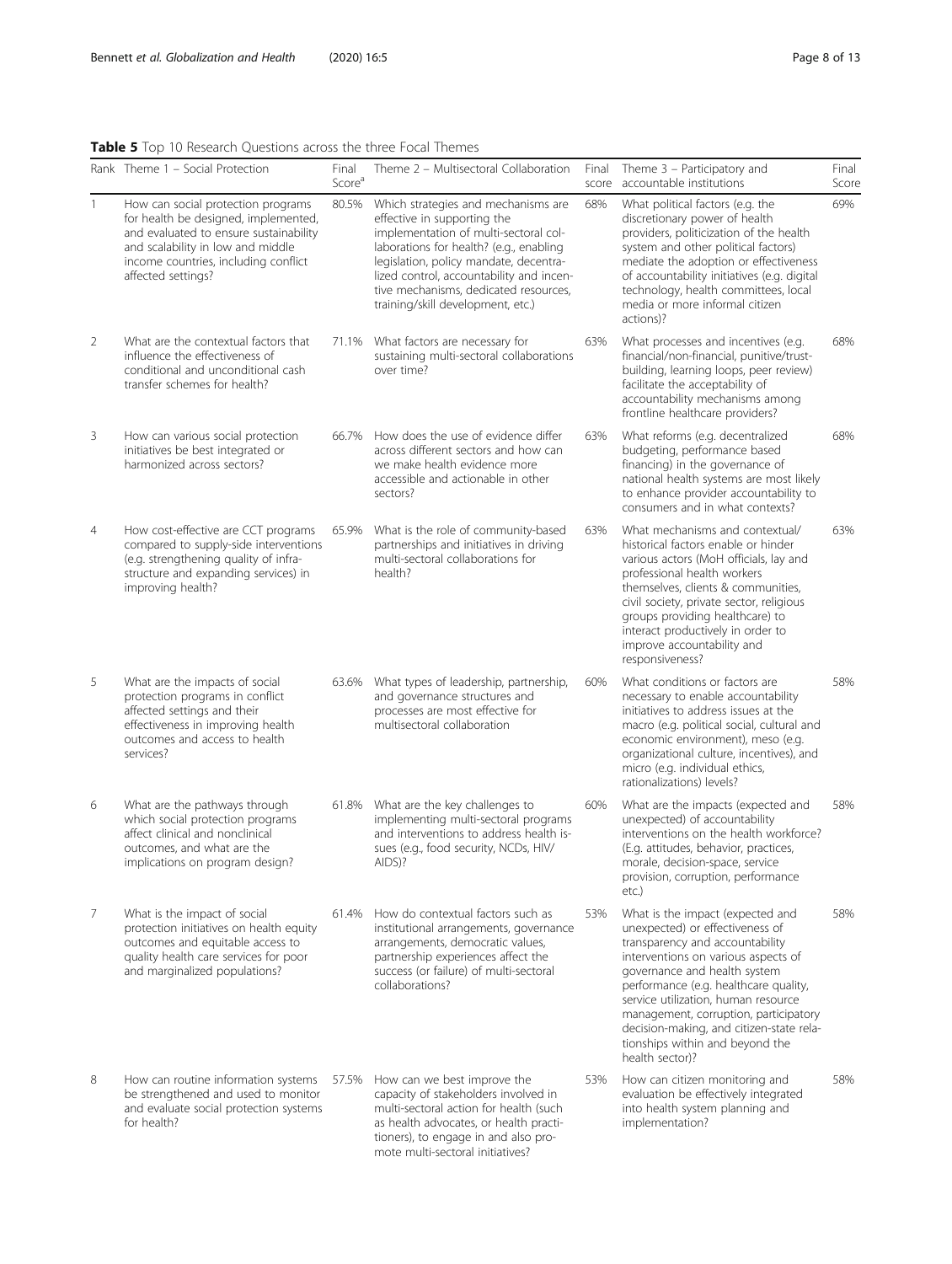Table 5 Top 10 Research Questions across the three Focal Themes (Continued)

|    | Rank Theme 1 - Social Protection                                                                                                                                                                   | Final<br>Score <sup>a</sup> | Theme 2 - Multisectoral Collaboration                                                                                                                   | Final<br>score | Theme 3 – Participatory and<br>accountable institutions                                                                                                                                                                                                                                                           | Final<br>Score |
|----|----------------------------------------------------------------------------------------------------------------------------------------------------------------------------------------------------|-----------------------------|---------------------------------------------------------------------------------------------------------------------------------------------------------|----------------|-------------------------------------------------------------------------------------------------------------------------------------------------------------------------------------------------------------------------------------------------------------------------------------------------------------------|----------------|
| 9  | How do social protection programs<br>influence the interaction between<br>public and private health care<br>providers with regards to service<br>availability, quality of care and<br>utilization? | 55.6%                       | Which study designs and methods are<br>best suited to understanding<br>multisectoral collaborations, their<br>governance, functioning, and<br>outcomes? | 52%            | How do specific contexts (e.g. political<br>environment, strength of democracy,<br>social cohesion/heterogeneity, level of<br>economic inequity, health system<br>privatization) influence the potential<br>for success/failure of particular types of<br>accountability initiatives?                             | 58%            |
| 10 | What are the effects of unconditional<br>cash transfer programs on healthcare<br>quality, coverage and outcomes<br>across settings in low and middle<br>income countries?                          | 55.0%                       | How do multi-sectoral collaborations<br>affect health equity and social determi-<br>nants of health?                                                    | 51%            | What tools and design features (e.g.<br>format, frequency of use, degree of<br>standardization) can enhance the<br>effectiveness of accountability<br>initiatives, such as digital reporting<br>tools, report cards, social audit tools/<br>social autopsy tools, community report<br>on outbreak responses etc.? | 58%            |
| 10 |                                                                                                                                                                                                    |                             | How do interventions that target non-<br>health Sustainable Development Goals<br>affect health outcomes?                                                | 51%            |                                                                                                                                                                                                                                                                                                                   |                |

<sup>a</sup>The final score reflects the percentage of times which this question, when paired with another question, was preferred by the participant

concern that although NGO-led initiatives have been shown, in some cases, to support accountability in communities, they tend to lack sustainability. There was therefore an emphasis on the importance of sustaining and institutionalizing accountability within health systems. Policymaker participants urged researchers to think beyond frontline health workers, and to instead consider the accountability of stakeholders and structures at higher levels of the system.

Discussants also noted that 'accountability' should be conceptualized as a long term and multifaceted process rather than a short term, bounded intervention; and that although technology may play a role in supporting accountability in the health system (through online complaints mechanisms, for example) it should not be assumed that technology can and will automatically empower citizens; and if it does, there still remain questions around equity of access. Hence, those working in this area were urged to pay attention to risks associated with accountability initiatives (e.g., individuals facing backlash), incentives for change, and stakeholder perspectives on accountability. This is due, oftentimes to a deep distrust between various stakeholders (patients and providers, different levels of the health bureaucracy). Therefore, identifying realistic incentives and supportive contexts that enable improved accountability will be vital.

During the webinar on Multisectoral collaboration for health: what are the priorities? ([https://www.who.int/alli](https://www.who.int/alliance-hpsr/events/msc-priorities-webinar/en/)[ance-hpsr/events/msc-priorities-webinar/en/](https://www.who.int/alliance-hpsr/events/msc-priorities-webinar/en/)), discussants noted that efforts in multisectoral collaboration not only involve stakeholders across sectors (such as health, education etc.) but also across institutional types (e.g., public, private, CSOs, etc.), as well as administrative levels (e.g., national, state/provincial, local). These various

dimensions, and their cultural and contextual differences, therefore should be explicitly considered when planning, implementing, assessing, and writing about multisectoral collaborations. Issues such as conflicting interests (for example between ministries of health and tobacco or alcohol industries) introduce additional challenges that impact different sectors differently. Establishing a shared vision and trust among stakeholders was consistently highlighted as a prerequisite for effective multisectoral collaboration which suggests that substantial investment of time and effort and, in some cases, a new paradigm of thinking (e.g., moving away from "command-and-control" bureaucratic processes) may be required.

Participants also noted that a common language, terminology, and frameworks would help develop a shared understanding within and across sectors and disciplines, for policymakers, practitioners, and researchers. Such a foundation may facilitate more robust evidence about multisectoral collaboration and henceforth, conversations advancing these deliberations should include nonhealth actors.

Panelists on the Social protection for health: What are the health policy and systems research priorities? webinar ([https://www.who.int/alliance-hpsr/events/social-protec](https://www.who.int/alliance-hpsr/events/social-protection-priorities-webinar/en/)[tion-priorities-webinar/en/](https://www.who.int/alliance-hpsr/events/social-protection-priorities-webinar/en/)) discussed the fact that many low and middle income countries are making increased investments in social protection, which are often intended to have positive health effects, yet the methodological basis for determining priorities for investment in health vis a vis other sectors is not well established. While the speakers recognized that much of the extant work on social protection addressed conditional cash transfers, they suggested that there were new challenges which such transfers could be applied to (such as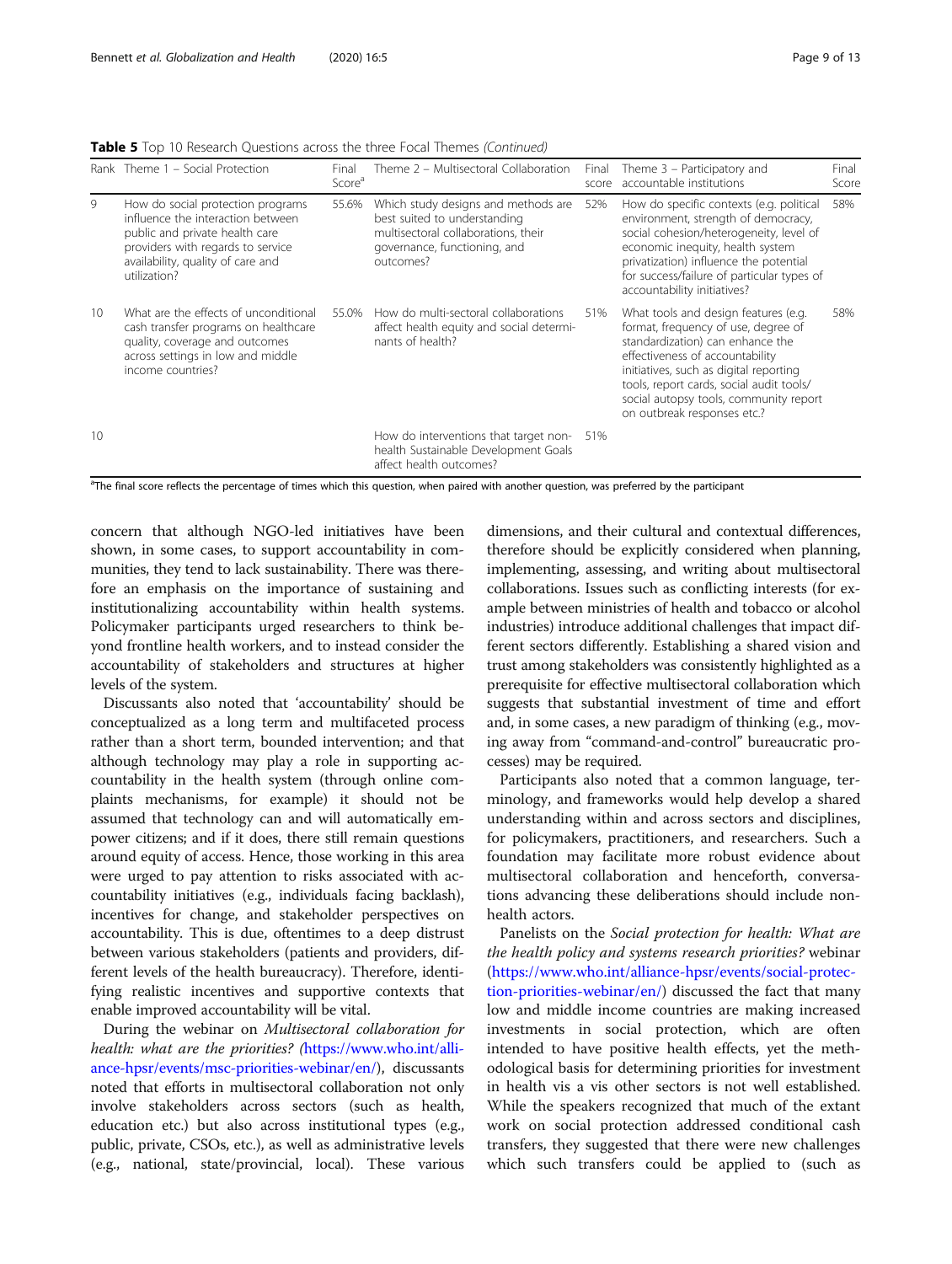obesity) and that further research to understand how conditional cash transfer programs could support the 'nudges' proposed by behavioral economics was warranted. Overall the webinar reinforced concerns about the lack of dialogue between those working on HPSR and researchers with a primary focus on social protection and poverty alleviation.

## **Discussion**

## HPSR priorities

Paying heed to the interconnectedness between the various systems impacting health as highlighted by the SDGs, this study aimed to identify HPSR priorities for the SDGs in relation to three key themes: (i) Protecting and promoting access to health services through systems of social protection (ii) Strengthening multisectoral collaborations for health and (iii) Developing more participatory and accountable institutions [\[34](#page-12-0)–[36\]](#page-12-0).

However, as we look across the entire study, we note that the policy maker consultations revealed other policy challenges and evidence needs associated with the SDGs, beyond the three themes we focused on. Of the three themes that we selected as foci for this study, two were perceived by policy-makers to be of relatively high importance, with a particular emphasis on multisectoral collaboration, and a lesser emphasis on social protection. While the theme of participatory and accountable institutions was less commonly discussed in detail by policymaker respondents, it is possible that civil society representatives and research funders would have expressed greater interest in this theme. Outside of the three themes studied here, policymakers had a continuing interest in health financing topics, human resources for health and the private sector. Questions about how to reorient health systems towards public health and disease prevention also emerged as a priority.

The work of the previous Task Force on Health Systems Research to achieve the MDGs provided recommendations in more general terms than this paper, seeking not to identify specific research questions, but rather illuminate a number of important issues [\[4\]](#page-11-0). Indeed, there are close links between two of our themes, and the priority areas identified in the Task Force report, namely approaches to intersectoral engagement for health, and governance and accountability. Though likely relevant to the MDGs, the reorientation of health services towards a more preventative and public health perspective was not identified as a priority by the Task Force, perhaps because the MDGs did not focus on NCDs. Further, while the Task Force report highlighted health insurance, and equitable health care, it did not consider broader linkages with systems of social protection.

Within the focus of participatory and accountable Institutions the most highly prioritized questions were

policy analysis questions that sought to understand how politics and power influenced the scope for successfully implementing strategies to create more accountable health sector institutions [\[34](#page-12-0)]. Furthermore, the importance of context, process and implementation factors that mediate or influence accountability initiatives stood out. While policy and political analyses have been relatively neglected within HPSR [[43\]](#page-12-0), for a topic such as accountability, it is clear that understanding the complex and political dimensions of change is critical.

With respect to the theme of multisectoral collaborations, policymakers' evidence needs centered on fundamental questions about how to make MSCs work, addressing practical questions such as how to structure, govern, lead, implement and sustain MSCs, as well as how these factors vary across different types of collaborations and the barriers and facilitators to effective MSCs. By contrast, the most commonly mentioned need from the overview of reviews (representing a researcher viewpoint) was identifying appropriate study designs and methods for understanding MSCs. Both of these sets of issues - the very practical questions as well as questions concerning research methods - emerged as priorities in the priority setting process [\[35](#page-12-0)] Taken together, these research priorities are indicative of a field of study in fairly early stages of development; they also point to the need for greater clarity on the types of research methods best suited to answering the pragmatic research questions that are most important to policymakers.

The theme of social protection brought scale and sustainability of social protection to the fore as priorities [[36](#page-12-0)]. Furthermore, vulnerable populations (disabled, children, refugees, migrant workers, the elderly, and those suffering from domestic violence) as well as distributional effects were of particular concern amongst policymakers. Policymakers also described concerns around how to identify beneficiaries in the context of limited data systems, and how to subsequently prevent abuse of systems of social protection and encourage beneficiaries to graduate from such programs. With most research questions around social protection focusing on the practicality of implementation and its potential effects, there appears to be an enhanced need for collaboration between HPSR researchers and those working directly on social protection systems.

While it is beyond the scope of this paper to discuss in detail the type of research necessary to address the research priorities that emerged from this exercise, there are a number of points worth highlighting. First, across all three themes, the specific priority questions identified through this process emphasize the need for implementation research. That is, research that occurs within real world contexts and seeks to help policymakers and practitioners understand factors (including context) that influence implementation, as well as informing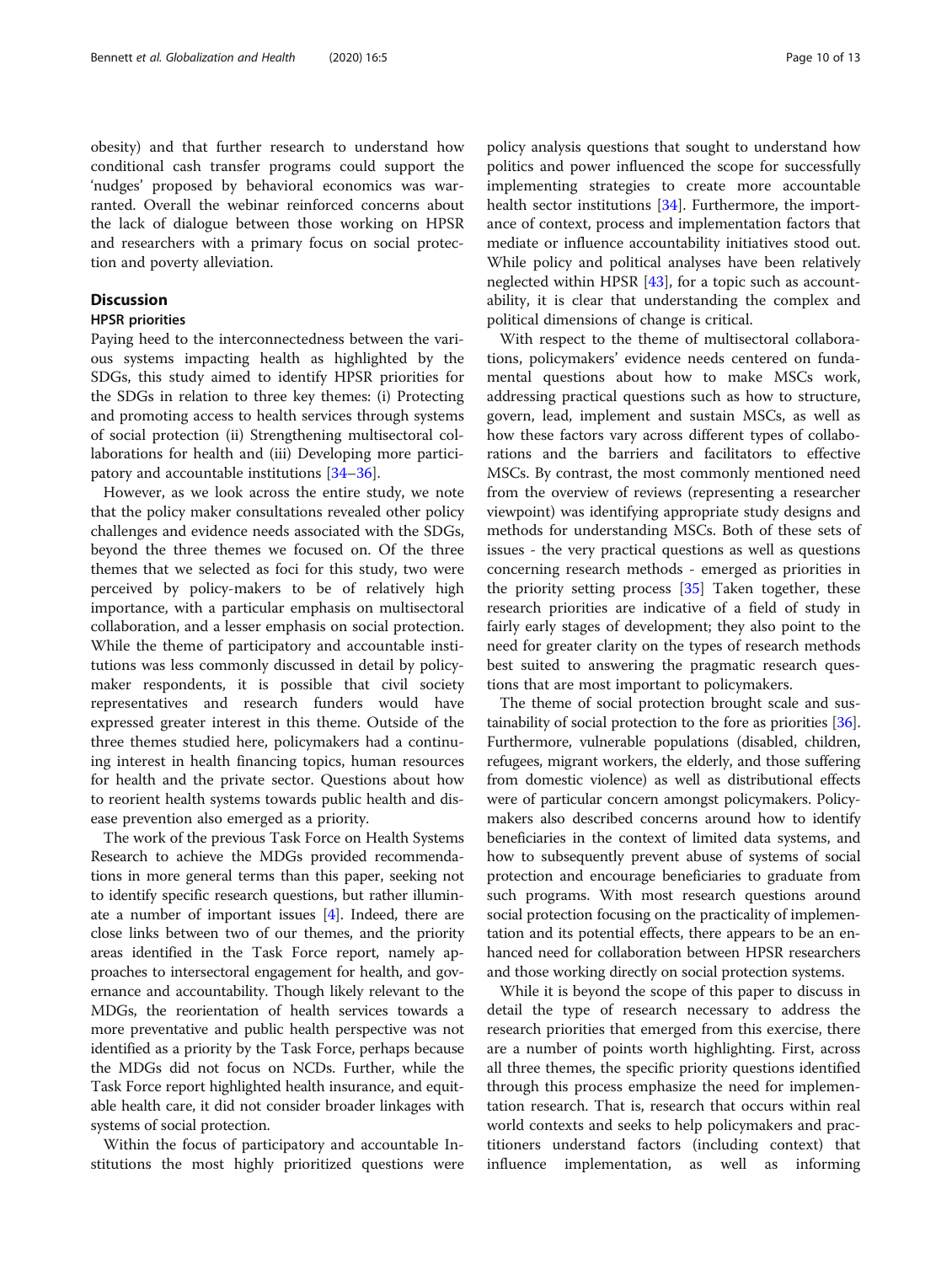implementation strategies [\[44\]](#page-12-0). Second, for two of the themes (Social Accountability and MSC) it was apparent that lack of conceptual clarity was a barrier to quality HPSR. The domain of social accountability does not lack relevant theories of frameworks - quite the opposite but the research team noted the need to build a "shared conceptualization" around different notions of accountability that would facilitate comparison of results across different settings [\[34](#page-12-0)]. By contrast, MSC has very few suitable frameworks or theories associated with it, and stronger theoretical development is necessary to support work in this field. Finally, the findings of this study underscore the need for multidisciplinary collaboration in HPSR. In social accountability, much of the seminal work has been done by experts in public administration or political science. In social protection, there is a very clear need to bridge the gap between health systems researchers and the economists, political scientists and labour experts working in this space.

## Priority setting methodology strengths and limitations

We adapted Ranson and Bennett's [\[9\]](#page-11-0) HPSR priority setting methodology to include an online process for researchers to refine and rank questions. In an era where accountability and transparency are the bedrock for trusting relationships between researchers and decision-makers, a priority setting exercise that involved decision-makers and researchers from around the world was important. In previous priority setting exercises this step of the process has been carried out in a face-to-face setting, which probably allows more meaningful dialogue to refine the research questions, and more thoughtful rankings. Replacing the face-to-face meeting with an online exercise, however, allowed us to reduce costs, and encourage broader participation. Although the research questions were derived from academic and policymaker sources, we only invited academic experts to participate in the ranking, based on our assumption that these stakeholders would best be able to rank research questions according to priority and feasibility. However, future efforts may benefit from continuing to involve policymakers not only in generating research questions but also in ranking them. While it seems unlikely to us that policymakers would participate in an online ranking exercise, sharing our findings with them via the webinars was illuminating, and we believe that closer engagement with them during the final stages of such a research priority setting exercise is key.

The work described here has several limitations. First, while this exercise aspired to be relevant across LMICs, in reality the number of policymakers interviewed means that there were many perspectives and ideas likely not captured in this exercise. It is notable that while one of our themes focused on multisectoral collaboration, this exercise involved relatively few policymakers outside the health sector and exploring the views of such stakeholders may have offered other viewpoints. Further, policymakers are typically more comfortable expressing challenges that they face rather than research needs, and so the process of reframing challenges into research questions entailed some subjective judgement by the research team. Ideally, additional rounds of this process would have involved further member checking with policymaker informants to understand whether the priorities that emerged resonate with their thinking.

## Conclusions

In many respects the complex and wide-ranging SDGs represent a paradigm shift from the straightforward and focused MDGs. We believe that to-date, the research community, including those working on HPSR, have not fully processed the implications of the SDGs. Our work found that many of the existing priority areas for HPSR continue to be of great importance to policymakers seeking to achieve the SDGs: there continues to be a pressing need for country-level analyses of health financing mechanisms, strategies for strengthening the health workforce, as well as approaches to strengthening primary health care arrangements. Given the volume of research conducted in these themes over the past 10 years, it is likely also necessary to build stronger linkages between researchers and policymakers so as to ensure that ongoing research addresses policy-relevant questions and reaches the ears of policymakers.

Beyond the well-established HPSR priority areas, the SDGs emphasize the inter-connectedness and complexity of the world in which we operate. The broad and multifaceted nature of the SDGs aligns well with the ethos of HPSR, but also suggests new foci for research. For example, the growing understanding of the interconnectedness between human health, animal health and environmental health, and the systems created to track and respond to challenges in these sectors, has stimulated increasing interest in multisectoral collaborations for health. To-date much of this work is narrowly focused on specific topics or health issues, but HPSR need to address questions around the institutions, systems, capacities and governance structures that can support sustainable, multisectoral, collaboration. Similarly, systems of social protection are intimately entwined with health, from offering financial protection to those struck by ill health (through disability payments, or welfare schemes), to enabling the health sector to identify and target services at those most in need. Until now, much of the HPSR conducted within this theme has addressed conditional cash transfer schemes, but our analysis identifies a much broader array of relevant topics for HPSR. Finally, while the Task Force on Health Systems Research [\[4\]](#page-11-0) highlighted the importance of governance and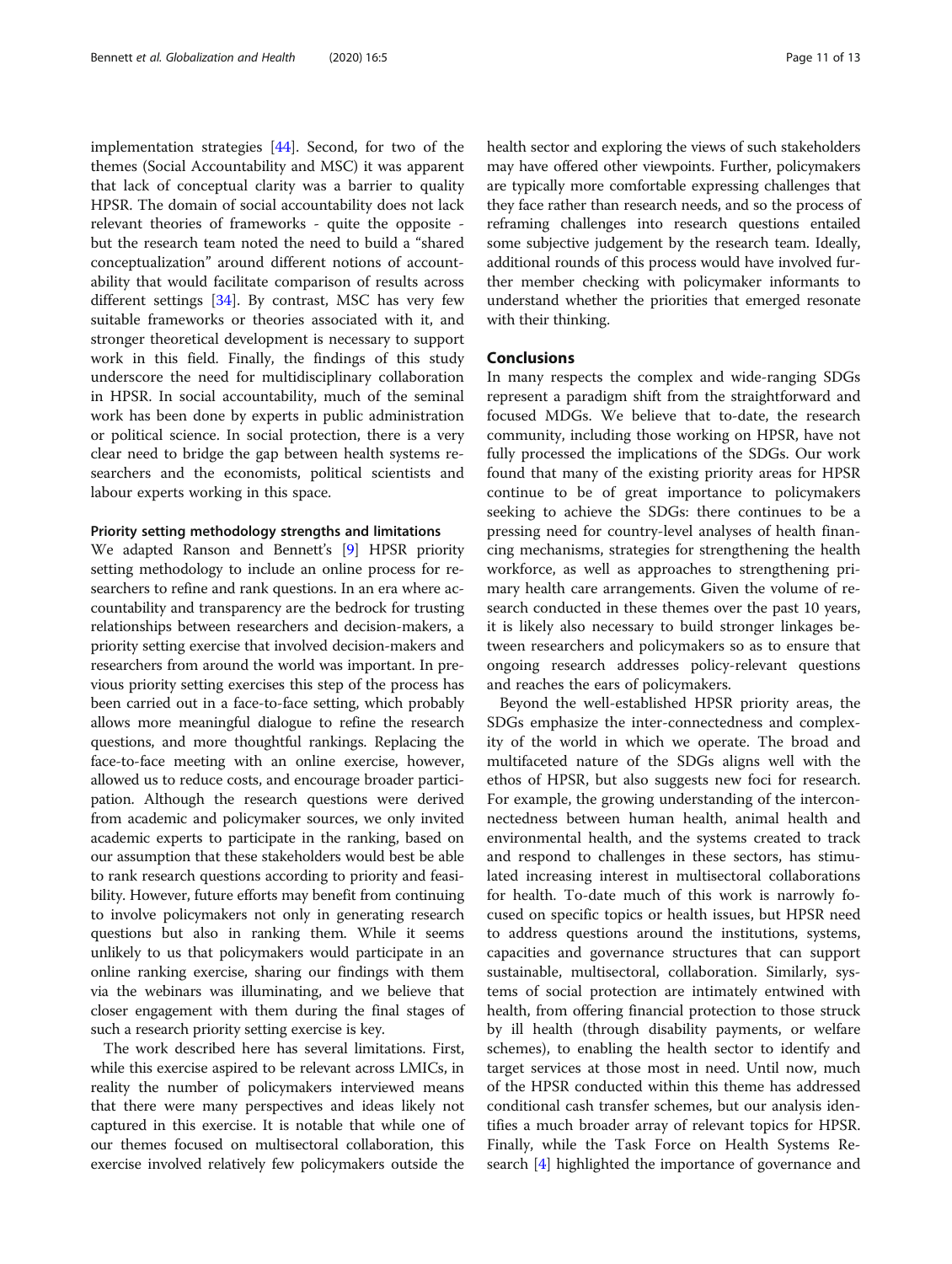<span id="page-11-0"></span>accountability within health systems, this theme did not feature strongly within the MDGs. By contrast, within the SDGs, Goal 16 emphasizes the need for effective, accountable and inclusive institutions. It appears that there is much that still needs to be understood in order to ensure effective investments in institutional strengthening.

The research priorities identified here may be informative to multiple stakeholders:

- a) Funders: these results provide a strong foundation for future investments by global as well as regional funders of health research.
- b) National and sub-national governments: we encourage governments and other country level stakeholders to review these research priorities to determine which are important within their respective contexts. This step would help drive research alignment with national policy and evidence needs, promoting the relevance of research conducted.
- c) HPSR community: the research agenda reflected here has significant implications both in terms of the nature of research as well as how this research is conducted. While studies of effectiveness continue to be important, the prioritized research agenda emphasizes implementation research that will need to engage communities, health workers and other stakeholders in its execution.
- d) Intersectoral actors: the nature of all three prioritized themes highlights a need to draw nontraditional stakeholders into HPSR, whether this is decision-makers from other sectors, those working in systems of social protection, or representatives of civil society.

The SDGs should provide a further impetus for change in how we plan, execute and communicate HPSR.

#### Abbreviations

AHPSR: Alliance for Health Policy and Systems Research; HPSR: Health Policy and Systems Research; LMIC: Low or middle income country; MDG: Millennium Development Goals; MSC: Multisectoral collaboration; SDG: Sustainable Development Goals; UHC: Universal Health Coverage; WHO: World Health Organization

#### Acknowledgements

The study team would like to gratefully acknowledge the following individuals and organizations for their support throughout this activity: Margaret (Peggy) Gross at the Johns Hopkins Bloomberg School of Public Health for her support as an informationist in conducting the scoping reviews, and Paddy Hood at Co-Digital for his ongoing support in setting up and managing the online ranking activity; The policy maker respondents who provided critical reflections and insights to the study; all the experts who participated in the refining and ranking process on Co-Digital over multiple days. We would also like to express appreciation to the Alliance for Health Systems and Policy Research (AHPSR) for conceiving and funding this activity and to Jeff Knezovich with organizing the webinars.

#### Authors' contributions

SB led the study. SB, NJ, MQ, KS, and DG developed the instruments and conducted the interviews. KS, MQ, DG, and AM conducted the thematic reviews. MQ, SB, DG, NJ, and AM analyzed the data. FEL and DM conducted the focus group discussions. DJ assisted with organizing the webinars and liaising with the study team. SB drafted the initial paper. NJ drafted subsequent versions. MQ, KS, DG, AM, FEL, DM, DJ, and AG all contributed to the final draft. All authors have read and approved the final version.

#### Funding

This study was funded by the Alliance for Health Policy and Systems Research. The content is solely the responsibility of the authors and does not necessarily represent the official views of the funder.

#### Availability of data and materials

The qualitative datasets generated and/or analysed during the current study are not publicly available due difficulties in anonymizing the data collected, and concerns about protecting the anonymity of respondents, but are available from the corresponding author on reasonable request.

#### Ethics approval and consent to participate

The study was deemed 'non-human subjects research' by the Johns Hopkins Bloomberg School of Public Health Institutional Review Board (IRB No. 7484). All participants provided verbal consent to participate.

#### Consent for publication

Not applicable.

#### Competing interests

The authors declare that they have no competing interests.

#### Author details

<sup>1</sup> Johns Hopkins Bloomberg School of Public Health, 615 N Wolfe St, Baltimore, MD 21205, USA. <sup>2</sup> Africa Center for Evidence (ACE), University of Johannesburg, Johannesburg, South Africa. <sup>3</sup>Centre for Evidence Based Health Care (CEBHC), Stellenbosch University, Stellenbosch, South Africa. <sup>4</sup> American University of Beirut, Beirut, Lebanon. <sup>5</sup> Center for the Study of State and Society, Buenos Aires, Argentina. <sup>6</sup>Alliance for Health Policy and Systems Research, World Health Organization, Geneva, Switzerland.

#### Received: 16 September 2019 Accepted: 12 December 2019 Published online: 09 January 2020

#### References

- 1. Buse K, Hawkes S. Health in the sustainable development goals: ready for a paradigm shift? Glob Health. 2015;11:13.
- 2. Dye C, Acharya S. How can the sustainable development goals improve global health? A call for papers. Bull World Health Organ. 2017;95(10):1.
- 3. Bond P. Global governance campaigning and MDGs: from top-down to bottom-up anti-poverty work. Third World Q. 2006;27(2):339–54.
- 4. Task Force on Health Systems, R. Informed choices for attaining the Millennium Development Goals: towards an international cooperative agenda for health-systems research. Lancet. 2004;364(9438):997–1003.
- 5. Ranson K, Law TJ, Bennett S. Establishing health systems financing research priorities in developing countries using a participatory methodology. Soc Sci Med. 2010;70(12):1933–42.
- 6. Ranson MK, et al. Priorities for research into human resources for health in low- and middle-income countries. Bull World Health Organ. 2010; 88(6):435–43.
- 7. Bigdeli M, et al. Health policy and systems research in access to medicines: a prioritized agenda for low- and middle-income countries. Health Res Policy Syst. 2013;11:37.
- 8. Walker DG, et al. Establishing non-state sector research priorities in developing countries using a participatory methodology. In: Alliance for Health Policy and Systems Research. Geneva: World Health Organization; 2009. p. 39.
- 9. Ranson MK, Bennett SC. Priority setting and health policy and systems research. Health Res Policy Syst. 2009;7:27.
- 10. Rasanathan K, Diaz T. Research on health equity in the SDG era: the urgent need for greater focus on implementation. Int J Equity Health. 2016;15(1):202.